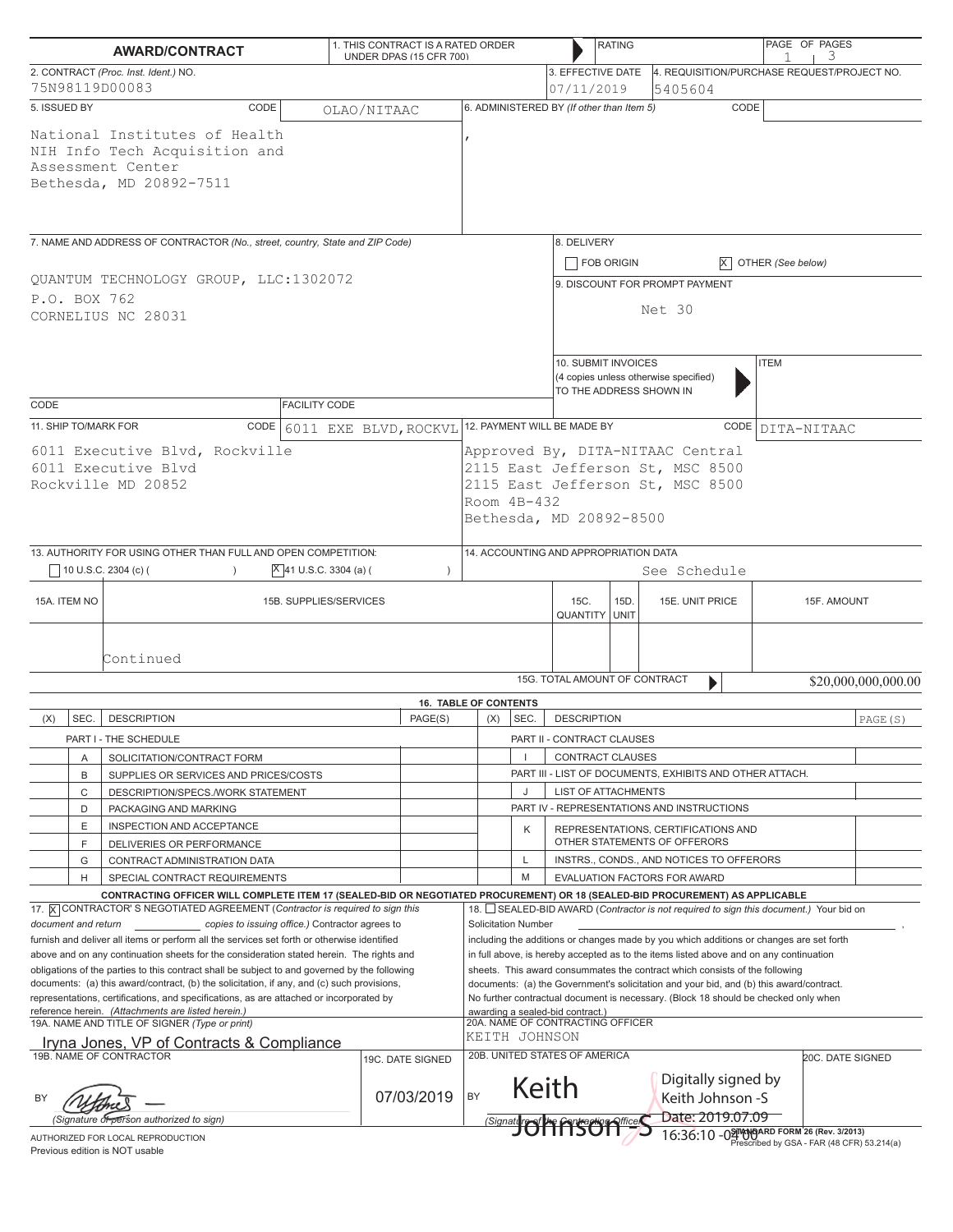## **CONTINUATION SHEET**

REFERENCE NO. OF DOCUMENT BEING CONTINUED 75N98119D00083

 $\mathfrak{Z}$ 

NAME OF OFFEROR OR CONTRACTOR

QUANTUM TECHNOLOGY GROUP, LLC:1302072

| ITEM NO.       | SUPPLIES/SERVICES                                                                                                                                                                                                                                                                                                                                                                                                                                                                                                                                                                                                                                                                                                                                                                                                                                                                                                                                                                                                                                                                                | QUANTITY UNIT |     | <b>UNIT PRICE</b> | <b>AMOUNT</b>     |
|----------------|--------------------------------------------------------------------------------------------------------------------------------------------------------------------------------------------------------------------------------------------------------------------------------------------------------------------------------------------------------------------------------------------------------------------------------------------------------------------------------------------------------------------------------------------------------------------------------------------------------------------------------------------------------------------------------------------------------------------------------------------------------------------------------------------------------------------------------------------------------------------------------------------------------------------------------------------------------------------------------------------------------------------------------------------------------------------------------------------------|---------------|-----|-------------------|-------------------|
| (A)            | (B)                                                                                                                                                                                                                                                                                                                                                                                                                                                                                                                                                                                                                                                                                                                                                                                                                                                                                                                                                                                                                                                                                              | (C)           | (D) | (E)               | (F)               |
|                | Chief Information Officer - Solutions and<br>Partners 3 (CIO-SP3) Small Business (restricted)<br>is a 10 year IDIQ contract. All federal agencies<br>may place task orders against this contract.<br>The subject contract is being awarded as the<br>result of solicitation NIHJT2016015, CIO-SP3<br>Small Business Ramp On.<br>The subject contractor is qualified under the<br>8(a) Disadvantaged Small Business Group of this<br>contract in the following task areas:<br>Task Area 1 - IT Services for Biomedical<br>Research, Health Sciences, and Healthcare<br>Task Area 2 - Chief Information Officer (CIO)<br>Support<br>Task Area 4 - Outsourcing<br>Task Area 5 - IT Operations and Maintenance<br>Task Area 6 - Integration Services<br>Task Area 7 - Critical Infrastructure Protection<br>and Information Assurance<br>Task Area 8 - Digital Government<br>Task Area 9 - Enterprise Resource Planning<br>Task Area 10 - Software Development<br>By executing this award, the contractor extends<br>the validity of its entire proposal through the<br>effective date of the award. |               |     |                   |                   |
|                | Delivery: 09/30/2019<br>Period of Performance: 07/11/2019 to 06/29/2022                                                                                                                                                                                                                                                                                                                                                                                                                                                                                                                                                                                                                                                                                                                                                                                                                                                                                                                                                                                                                          |               |     |                   |                   |
| 1              | Chief Information Officer - Solutions and<br>Partners 3 (restricted)<br>Delivery To: 6011/ Suite 501<br>Product/Service Code: D399<br>Product/Service Description: IT AND TELECOM-<br>OTHER IT AND TELECOMMUNICATIONS                                                                                                                                                                                                                                                                                                                                                                                                                                                                                                                                                                                                                                                                                                                                                                                                                                                                            |               |     |                   | 19,999,999,750.00 |
| $\overline{2}$ | OLAO/NITAAC New 8A Awardees Ramp On Award --<br>Catalog # : New 8a Ramp On Award-Quantum<br>Technology Group, LLC<br>Obligated Amount: \$250.00<br>Delivery To: 6011/Suite 501<br>Product/Service Code: D399<br>Product/Service Description: IT AND TELECOM-<br>Continued                                                                                                                                                                                                                                                                                                                                                                                                                                                                                                                                                                                                                                                                                                                                                                                                                        |               |     |                   | 250.00            |